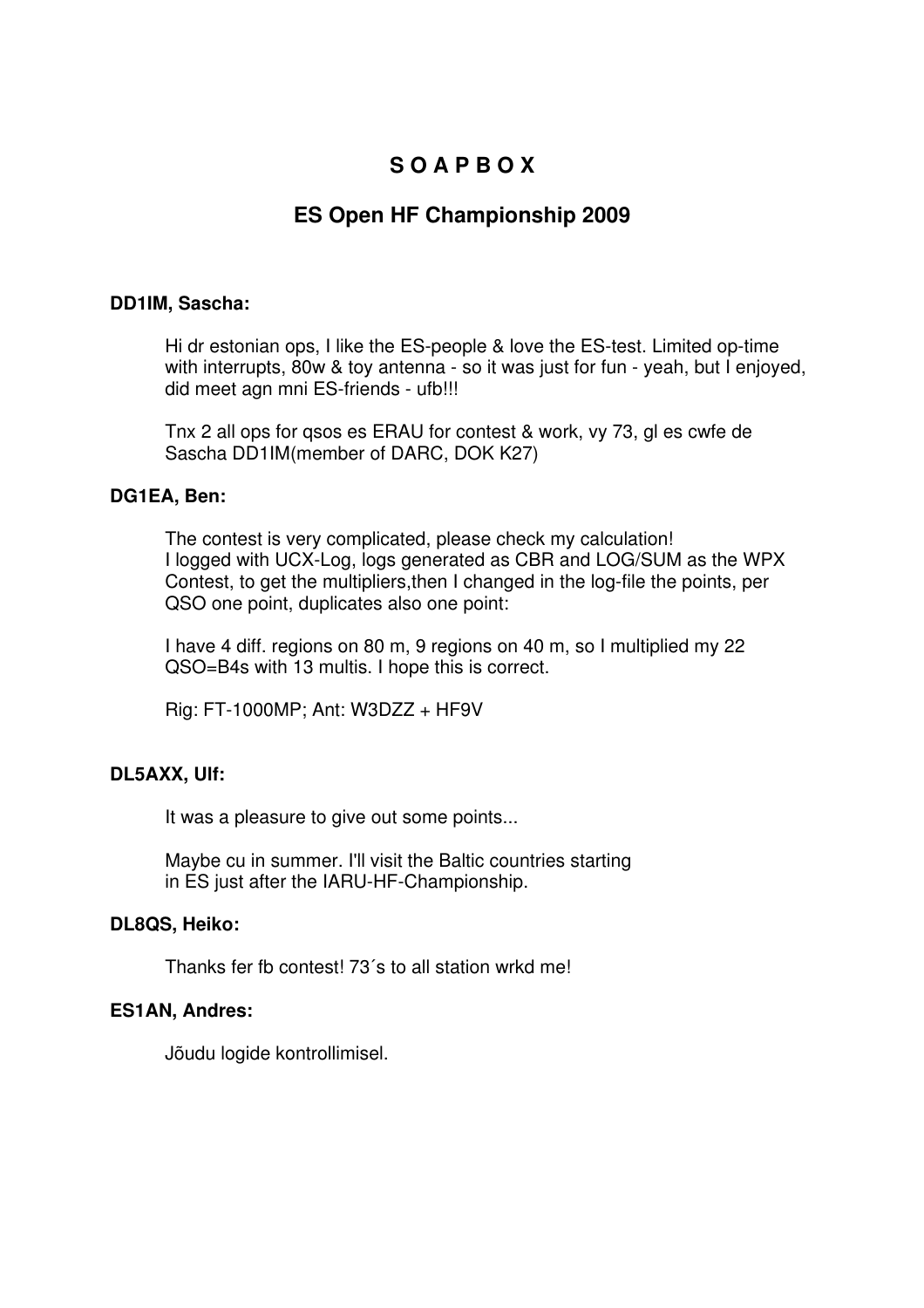### **ES1CW, Arvo:**

Jama selle paberilt ümberkribamisega sellesse leeduka logisse. Aga kui juba alustasin, siis tegin ka lõpuni. Ja pärast oli tükk aega sõrm suus, et sabad ja sarved kokku saada...

Vahepeal on saadud selgust Gustav Naani abil - omad vead. Mõned <varesed> ei olnud õiges puuris... Seda 2010.a. oleks saanud ära praavitada enne kui alustasin logi järeltoksimist... Leedukas on ikka mõtelnud inimestele s.o. siis sellistele, kes kasutavad tema logiprogrammi sihipäraselt ehk jooksvalt contestis. Minusugused <järelkirjutajad> ei lähe arvesse, hi. Oma viga. Aga <onlines> täitsa kasutuskõlbulik. Huvitav, milliseid üllatusi ta pakub CQWW testides, peaks harjutama et mis värk on võrreldes TR-ga.

#### **ES1IP, Raul:**

Rig: YAESU FT-900; Ant: Dipole, Vert.

### **ES1LBK/2, Sven:**

Rig: TS-2000; Ant: 80m loop, 40m dipole

### **ES1LS, Harald:**

Tulemus palun arvestada ka Põhja Eesti Raadioklubi üldskoori hulka (F)

Rig: FT-897 / 100W; Ant: delta 80m; dipole 40m

#### **ES1OV, Enn:**

Tänud Jürile ES5JR excel - cabrillo konverteri eest! Tubli töö!

#### **ES1QD/0, Vello:**

Rig: YAESU FT-920, PA: 500W; Ant: 80/40 dipole

#### **ES1QX, Eduard:**

Rig: IC-706 100w; Ant. Delta Loop

#### **ES1TU, Aadu:**

Radio: ICOM IC-756 Pro 3; Amplifier: Ameritron AL-80B; Antenna: 43ft vertical

### **ES2MC, Arvo:**

Staatilises lumetormis aitasid beverage'id palju, muidu ei oleks ilmselt nt 40m-l vahepeal eriti sidet saanud...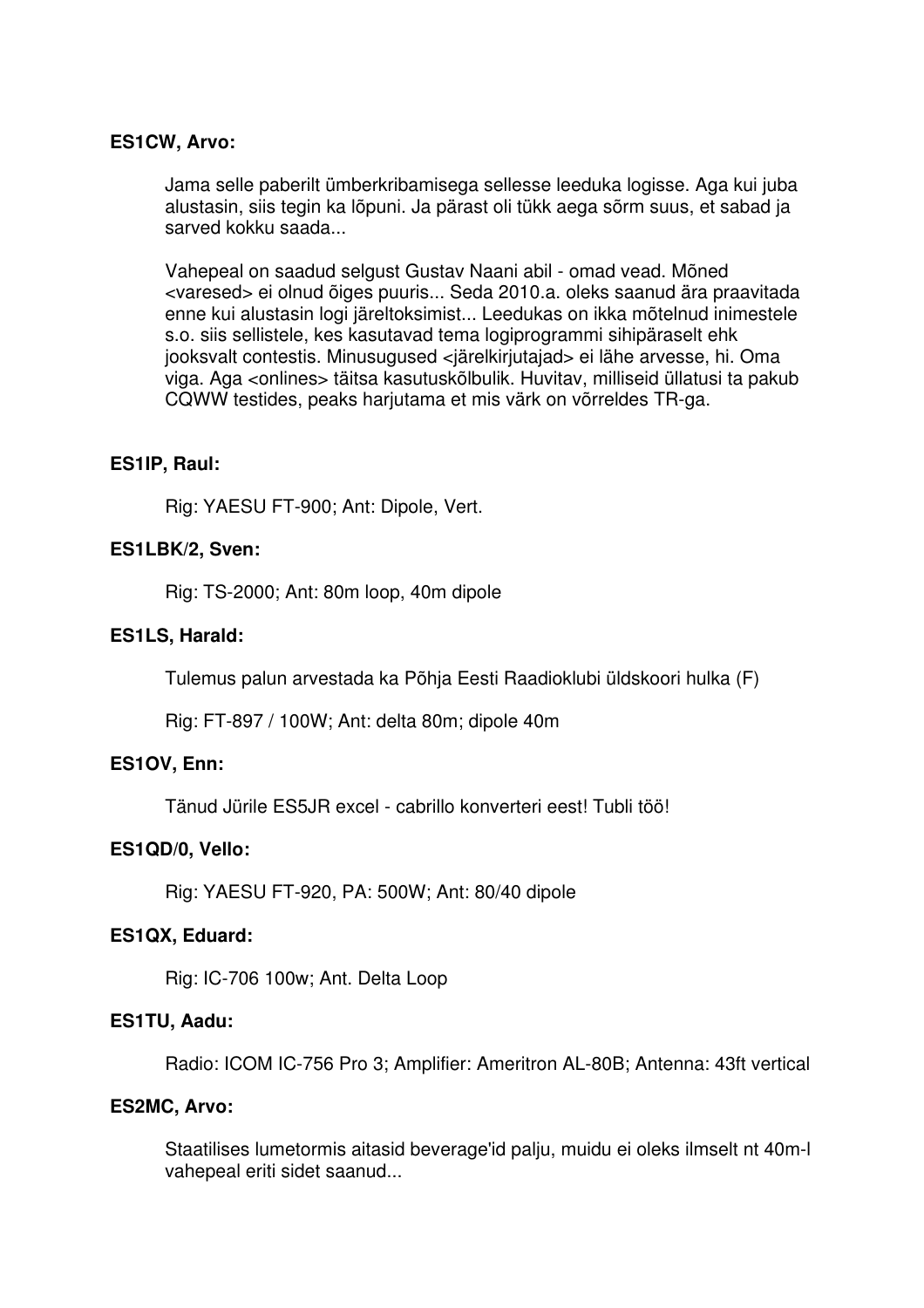### **ES2QN, Mati:**

Rig: 60w; Ant:Dipole

### **ES2THH, Hillar:**

See on viimane osavõtt, kuna käsitsi arvutisse sisse lüüa on tülikas.Tore,et ei osalenud eriti aktiivselt.

Juhul kui on kellegil soovitada head logiprogrammi siis on teretulnud.

### **ES2U, Toivo, ES2DJ:**

Rig: IC-7000; PA-1kW; Ant: 80m Loop, 40m dipole.

### **ES3CC, Anton:**

Rig: IC 7400 100w; Ant: W3DZZ

### **ES3RY, Jaan:**

Rig. Home made QRP TRCVR 10w. Output.

# **ES4A (Anatoli ES4RD, Valeri ES4RR, Nikolai ES4SA):**

Rig: FT-847; Ant: Delta loop

#### **ES4MM, Alex:**

73 to all friends!

Rig: Icom IC-707; Ant: dipole

#### **ES5DB, Valeri:**

73! Hpe Cuagn!

Rig: 100wtts; Ant: GP

# **ES5TCP, Feliks:**

Rig: 100 W

# **ES5WP (Keijo ES5SUSI ja Erni ES5ERNI):**

Rig: Yaesu FT897D; Ant: Delta Loop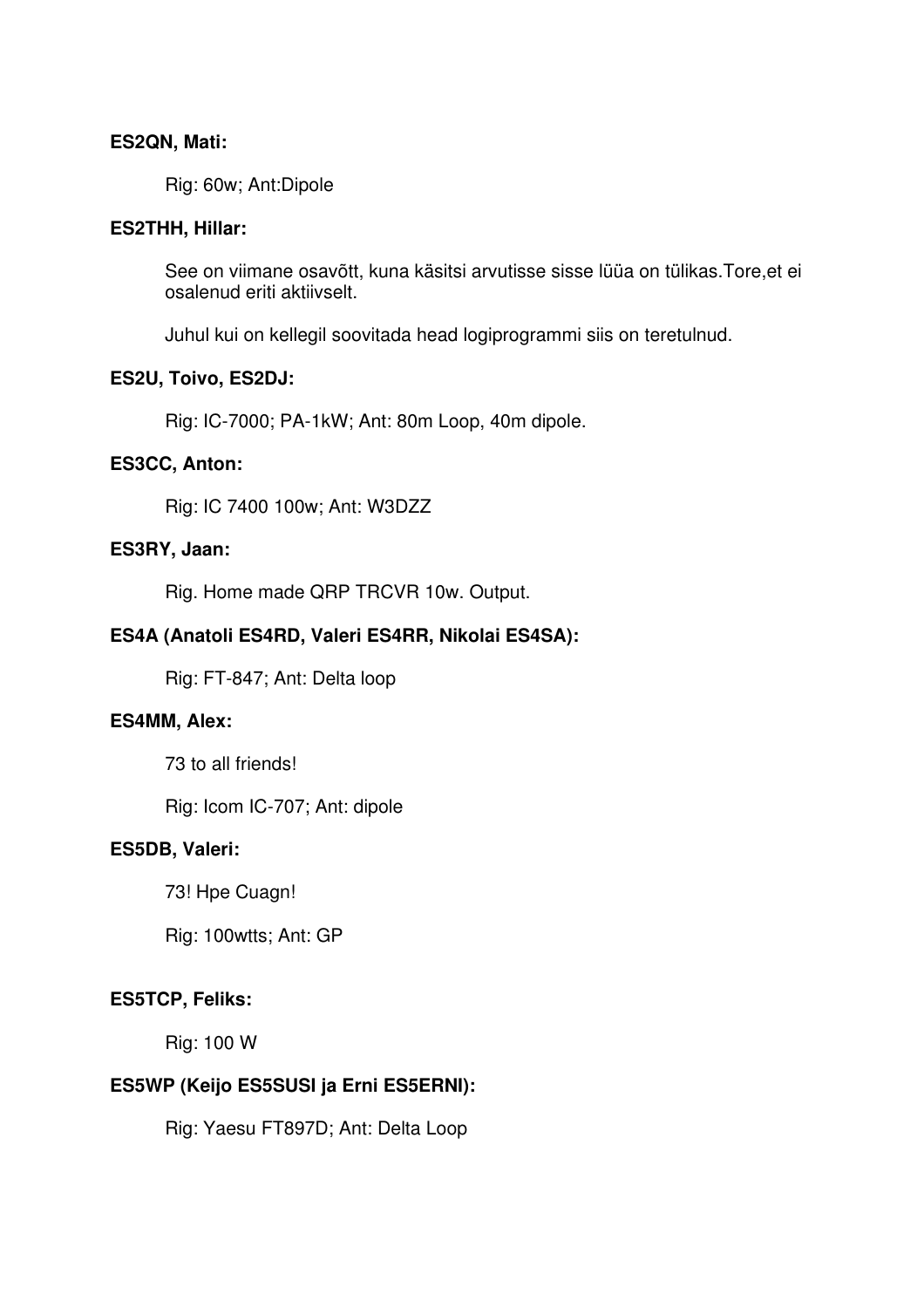# **ES5YG (Jüri ES5JR, Tauri):**

Rig: IC-735; Ant: Delta Loop

# **ES6QZ, Mati:**

Rig: IC 751; Ant: dipole

# **ES8AY, Ako:**

Rig: Kenwood TS-480SAT 80W; Ant: Inv-V, h=7 m.

# **ES8TJM, Alev:**

Rig: IC706 & 4xGU50; Ant: 80M Delta & 40M square

# **EU6AA, Victor:**

73 and CU next year

Rig: FT-840, pwr 100W; Ant: Delta Loop.

# **F5VHE, Andreas:**



Rig: FT817, 5wtts Ant: 80m dipole 15m up gnd, matched on 40m QTH: Bouzigue JN24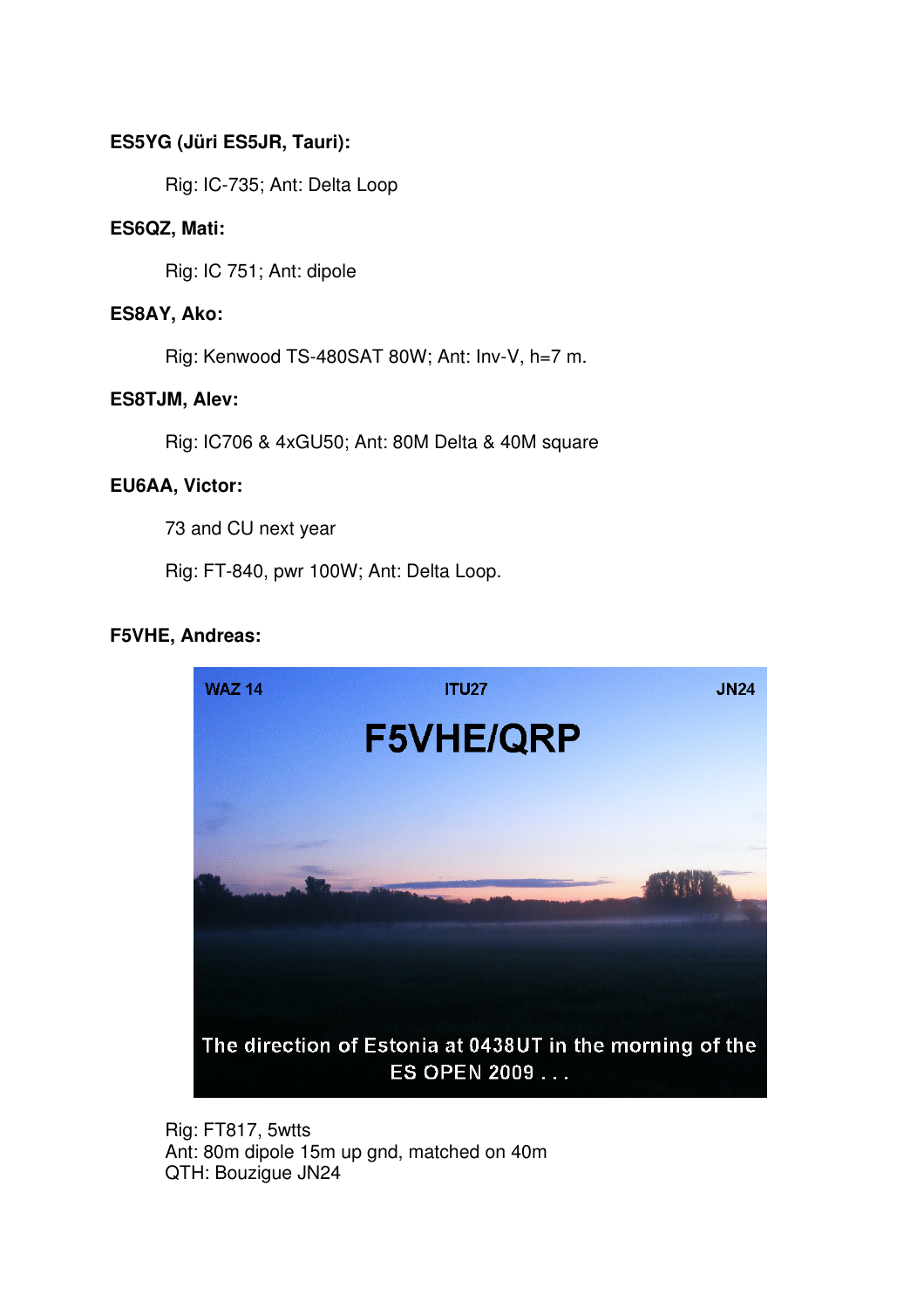### **F6FTB, Chris:**

See you next year ! Best 73!

Rig: K2 from Elecraft + 100 watts Ant: 2X20 m doublet at 10m high

### **G0ADH, Bob:**

Nothing on 80mtrs after the first hour or so. Conditions on 40mtrs between ES and UK were not very good - and remained the same throughout the contest. Very much enjoyed joining in with the ES contest.

Rig: FT847; Ant: G5RV

#### **IN3FHE, Helga:**

My first ESopen contest. Thank you for invitation, sorry that I had few time . Bad conditions on 80 m., and better on 40 , with my vertical multiband antenna and IC-756pro3.

Greetings de IN3FHE, Helga/Ina

#### **LY2NK, Algis:**

Tnx. 73!

#### **LY3BB, Rimgaudas:**

Rig: home made Ant: home made

#### **LY9A, Gediminas:**

Last 15 minutes were quite productive on 40m, ES signals were building up.

Rig: FT-990AC; Ant: 80m-Dipole, 40m-loop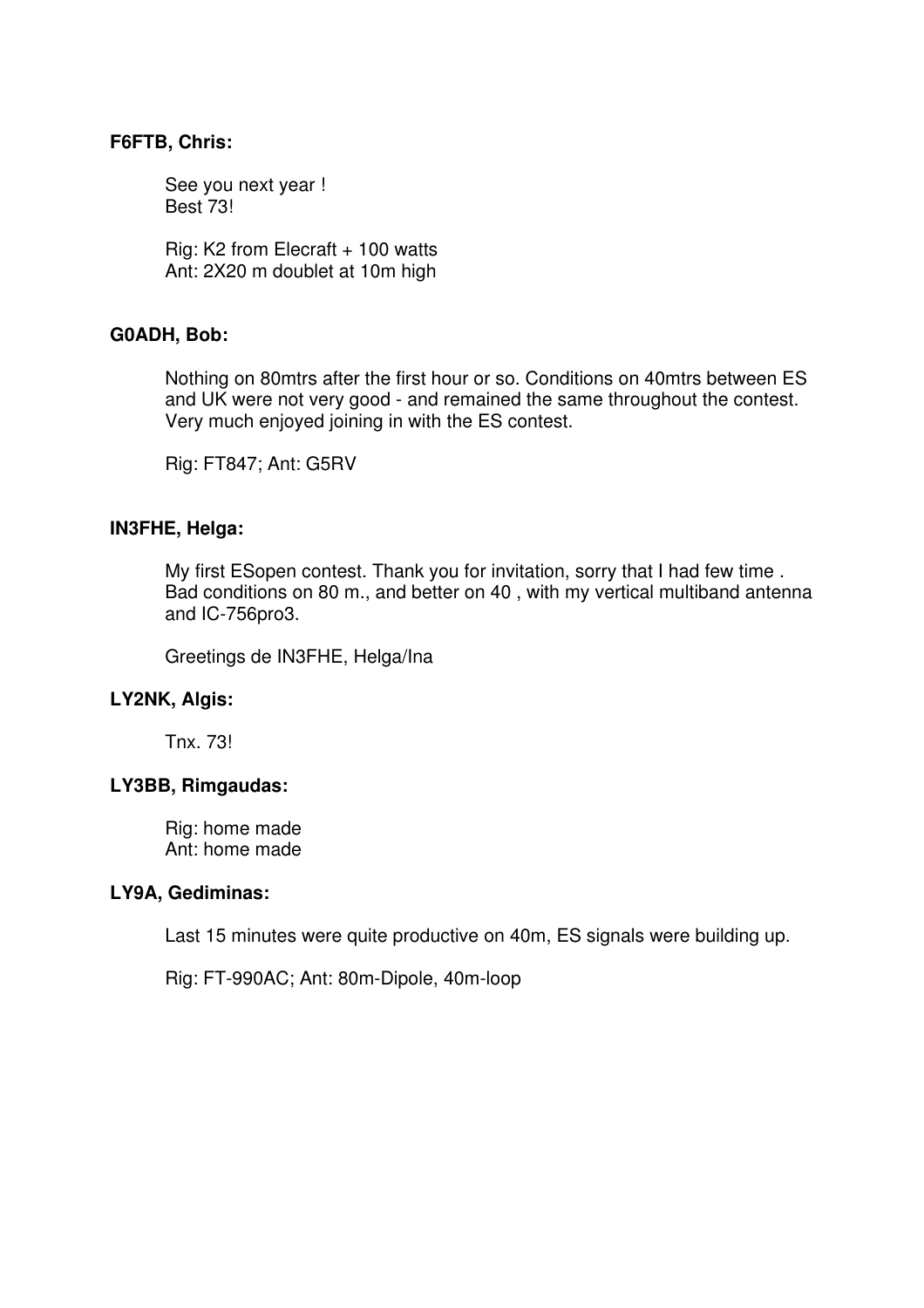### **NL-8992, Anthonie:**

This is my contestlog of your very pleasant contest.

I just discovered it and put some stations in the log and learned about the contest rules only later after the contest. So next year I will try to be more fanatic, hi.

My RX Kenwood R-1000 and antennas were 60 meter beverage to the east and 10 meter long vertical wire in big chestnut tree behind my QTH, which is a 19th century farm house far of the road (at least to Dutch standards).

Best 73 to the committee es cu next year.

### **OH2836, Kari:**

Mielenkiintoinen kilpailu, vaikka skippi ei tänne noin 100 km:n päähän 40 mb:lla

Kolmen ensimmäisen tunnin aikana kunnolla osunutkaan,jopa espanjalaiset ja italialaiset tulivat voimakkaammin.

RX: Icom R9000; Ant: Multiband dipole, Horizontal V-dipole.

# **OH2LNH, Heikki:**

FT-897D, 100W, G5RV TNX FER QSOS

# **OH5NE, Orvo:**

Rig: ICOM 400 W; Ant: dipoles

# **OH7JR, Jami:**

Thank you for the contest. Again, I was trophy-engouraged by Toivo, ES2RR to participate. I hope the log is good as it is .73's!

#### **OK1-11861, Josef:**

Rig: IC-7400; Ant: V7+

# **OK1VHV, Pepek:**

Vy 73s !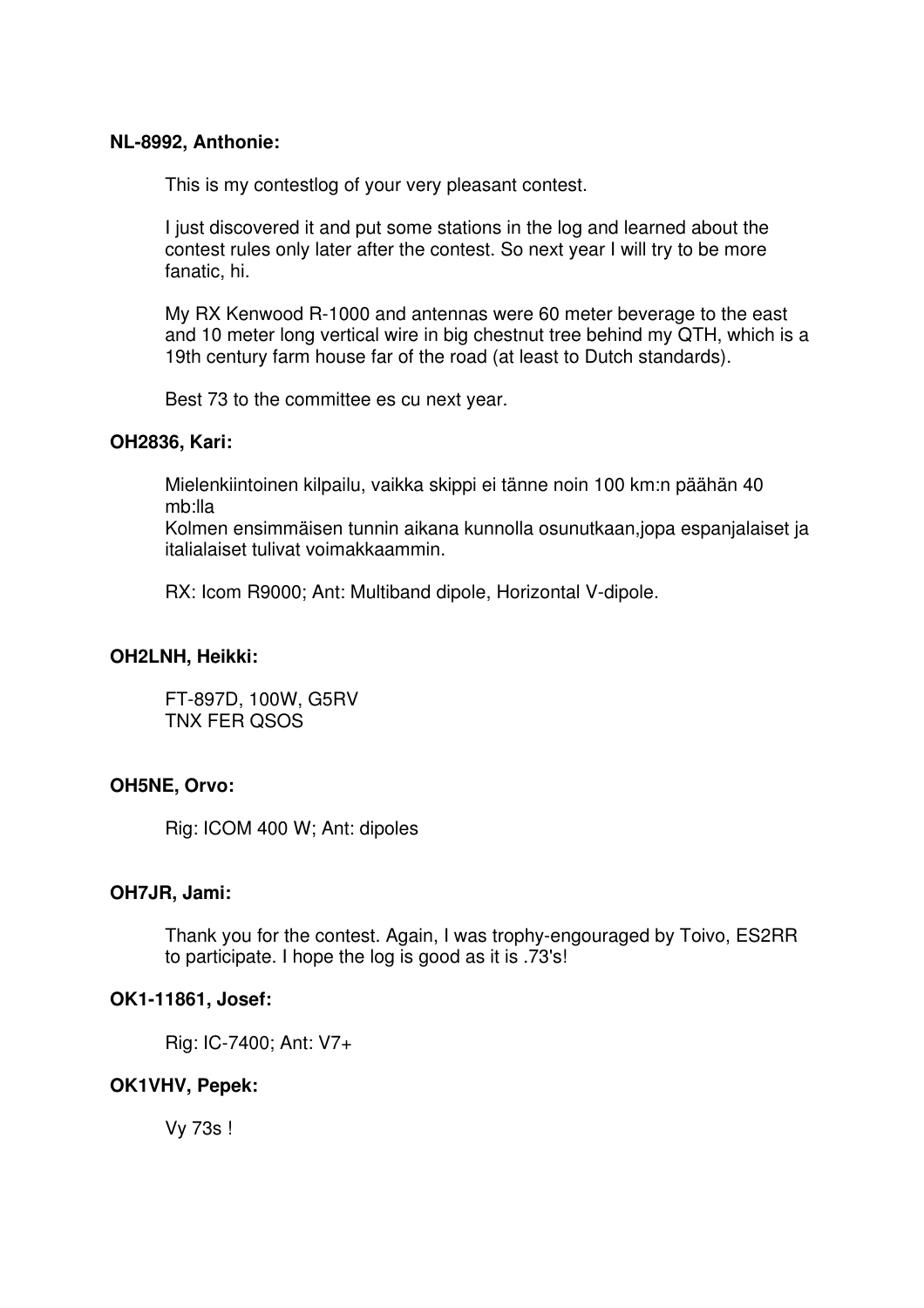# **OK2BOB, Bohumil:**

My rig: IC 706 70W; Ant: balcon LW 8m only.

# **RA1AL, Max:**

Very good test! Sri for my home made log.

Rig: FT-897; Ant: dipole.

# **RN3DHK, Aleksandr:**

TNX 73

# **RW3AI, Valery:**

Rig: Icom 7800; Ant: LW, CP6

# **RW6AHO, Mike:**

TNX,73!!!

TRCVR:JST-145;PWR:100W; Ant:GAP Titan DX;Inv.Vee.

# **SP1AEN, Wladyslaw:**

Rig: TS-430S 100W; Ant: LW

# **SP5XSD, Andrzej:**

Rig: IC-7400; Ant: LW

# **U3DI, Vsevolod:**

Rig: ICOM-746 100w

# **UA2FL, Vyacheslav:**

Rig:TS-940SAT; Ant: Inv.Vee.,GP.

# **UA4FCO, Yuri:**

TRCV: FT-1000MP; ANTs: DL 80/160m

# **UA6HFI, Nikolay:**

Rig: FT-920; Ant: GP.